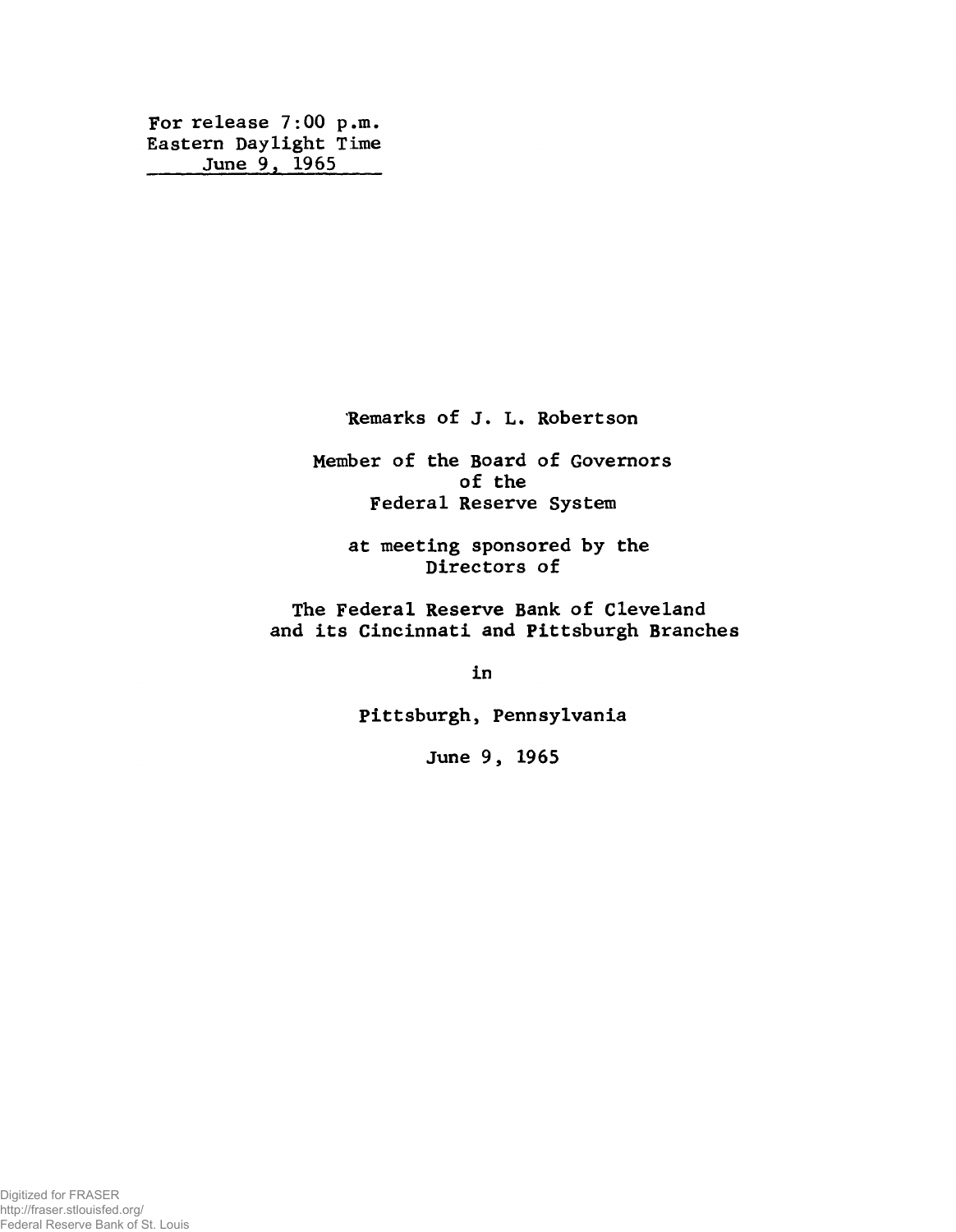## **The Balance of Payments Problem Short-term Relief and Long-term Remedy**

**It is a pleasure to come to Pittsburgh and to meet with the leaders of a community and area that have done such a magnificent job of demonstrating what can be accomplished by that good old-fashioned American virtue of selfhelp. I feel a certain kinship with you on this score, since my own home town, Broken Bow, Nebraska, has also been an exemplar of this same spirit, albeit on a somewhat smaller scale. However, Broken Bow may even be ahead of you in one respect. Its efforts have inspired a movie, called ''The Broken Bow Story" , which is not about cowboys and Indians but about the efforts one small community is making to improve its balance of payments.**

**Of course, they do not describe it quite that way in Broken Bow, but the fact is that balance-of-payments troubles are not confined to the area of international finance. Communities and even individuals may have them; and when we have them, no matter what name we give them, we know that we have a real problem on our hands.**

**It has taken quite a long time for most Americans to realize that we, as a nation, had this kind of trouble. I made my first talk on this subject just six years ago. I warned at that time that if we ignored the problem, that then had only recently reared its head, the dollar would cease to be the world's soundest and most sought-after currency, our prestige would be impaired, and with it we would see a decline in our ability to play our proper role as leader of the free world. This was pretty strong language for a central banker to use, but the possibility seemed so remote that it caused not a ripple. I cannot honestly say that I find any gratification in the fact that this warning does not, in retrospect, appear to have been in the least bit exaggerated. I only regret that it has taken us so long to arouse the kind of concern that was needed to produce corrective action.**

**I need not tell you that a strong program, designed to help solve the problem, was launched by President Johnson** last February, and that it has been my fate to have been assigned a certain role in the playe been asked quite fre**quently how I happene job of riding herd on the**

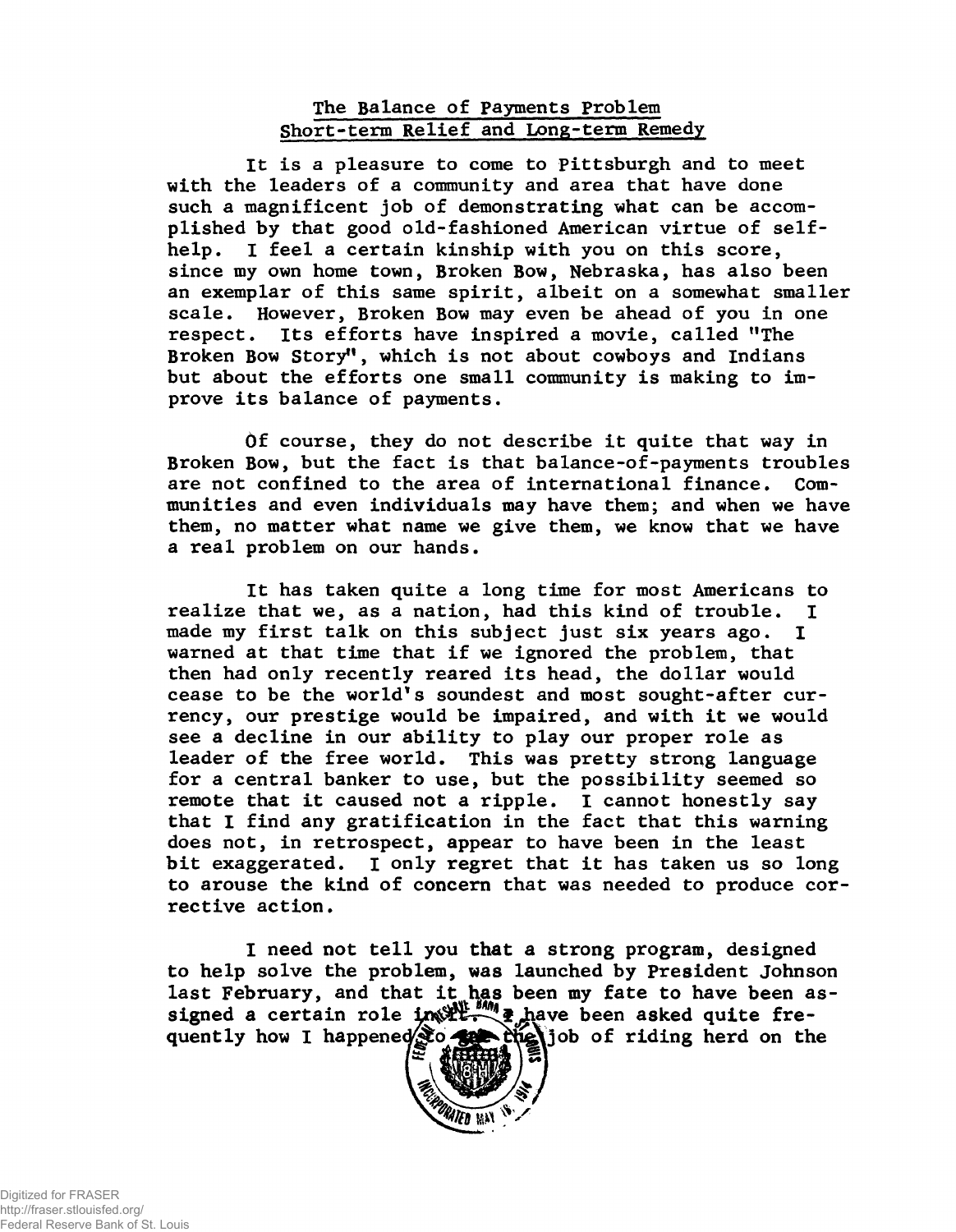**Federal Reserve's part of the program. I want to assure you that I did not volunteer. I was not like the man who many years ago called President Wilson at two o'clock in the morning. The President had had a rugged day and had retired early to nurse a bad cold. He was awakened by an aide who said he had a call from New York. The President asked whether it could not wait until morning, but the aide said the caller insisted that it was urgent. And so Wilson wearily got out of bed and went to the phone. The caller said, "Mr. President, the Collector of Customs for the Port of New York has just had a heart attack and has died.11 Wilson said, "I am very sorry to hear that, but really, couldn't you have waited until morning to tell me?" The caller said, "Well, I thought you might like me to take his place." To which the President responded, "I would be delighted, but you had better make sure it's all right with the undertaker."**

**Twenty-five years ago our country's international financial posture, as it impinged upon our domestic economy, was relatively insignificant. It rated only a few lines in standard textbooks on economics - usually to the effect that it could safely be ignored in formulating monetary or fiscal policies. The term "balance of payments" was known to only a few people, and understood by even fewer.**

**This situation was completely changed by World War II and the events that followed. First we were faced with the "dollar gap", and the need to pump dollars by the billions into foreign countries, chiefly in Western Europe, to stave off economic collapse, and to facilitate recovery from the devastation and economic dislocation caused by the war. These efforts succeeded beyond the most sanguine hopes.**

**By the mid-1950's the developed countries of Western Europe, as well as Japan, had met their most urgent investment needs and were beginning to use our dollars - which by then were being received from trade and private investment rather than aid - to buildup their official reserves. The focus of our aid efforts had shifted from the industrial nations to what have come to be called the "less developed countries" . And while we continued to provide official aid**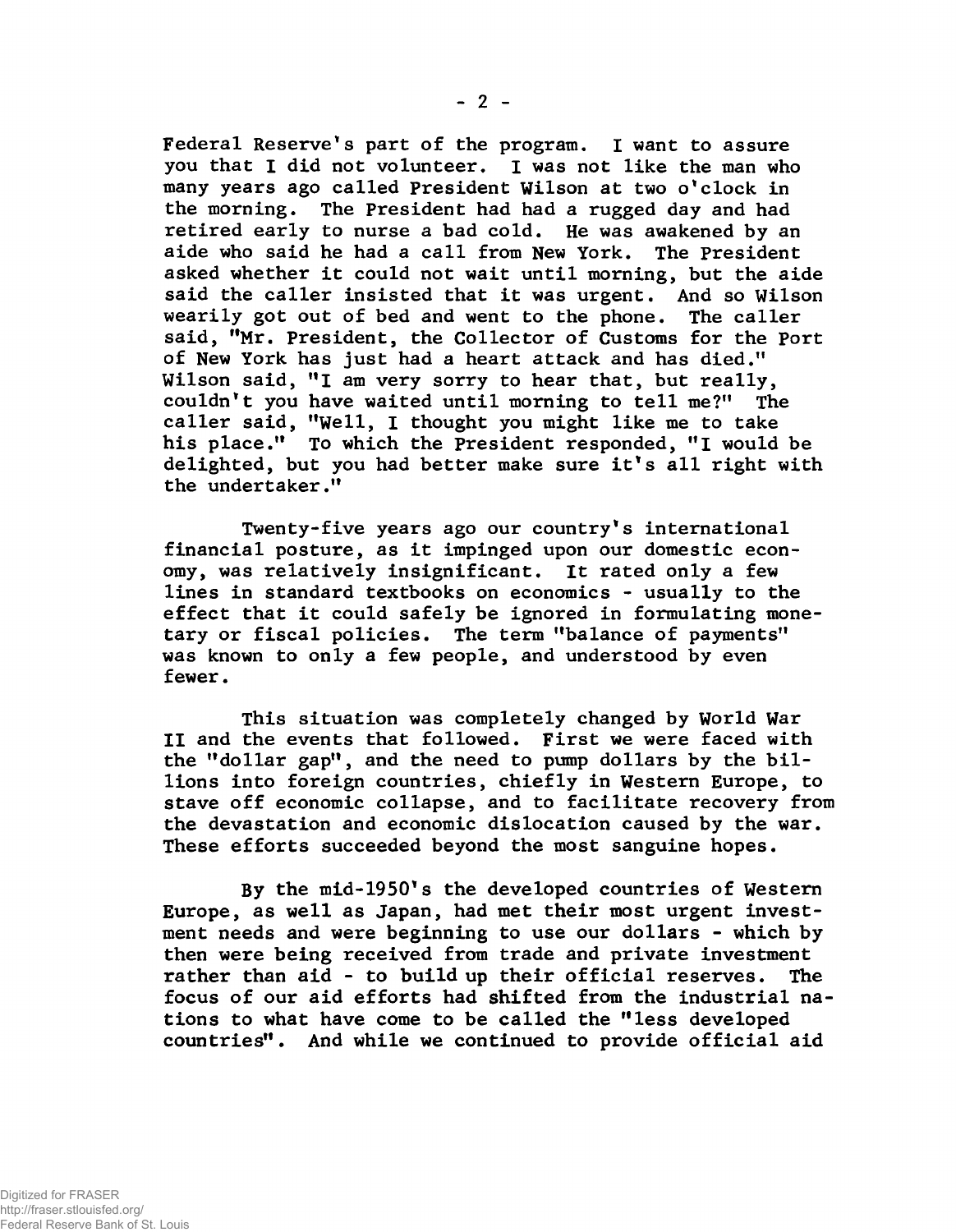**to those countries, increasingly large amounts of U. S. private capital were attracted into foreign investment by economic growth and increased political stability abroad, and by the return to convertibility of the major European currencies in 1958. Simultaneously, economic recovery in Europe and Japan, coupled with the delayed effects of the substantial currency devaluations of 1949, greatly enhanced the ability of those areas to compete with us in world markets - including theirs, ours, and those of third countries.**

**Beginning in 1958, there developed a deficit in our balance of payments which has persisted until the man in the street has become aware that "dollar glut", "gold drain", and "balance of payments deficit" are not merely matters of concern to bankers, but phenomena which pose a threat to world confidence in the dollar and possibly to his own individual financial security.**

**I do not think it necessary before a group of this kind to spell out the nature of our balance-of-payments problem. Suffice it to say that since 1958 the United States has been sending dollars abroad, as payment for imports and tourism, as military and economic aid, and as private foreign investment, in an amount greater than foreigners are willing to use to buy U. S. goods and services, to invest in the United States, or to hold as monetary reserves. The overflow comes back to us as a claim against our gold supply, which has fallen by more than \$8 billion, or more than one-third, since the end of 1957.**

**The measures adopted in mid-1963, primarily the interest equalization tax, produced only a temporary respite. In the fourth quarter of last year, the deficit reached a record annual rate of \$6 billion. It was clear that additional action was called for, and President Johnson's program announced on February 10, 1965, was the answer to the challenge. The objective of this program is to reduce the outflow of dollars to a rate at which they are actually needed by the rest of the world. It is not our purpose to create trouble for any other country, but only to prevent foreigners from being reluctant holders of dollars. We do not want to recreate a "dollar gap". We simply want to slow**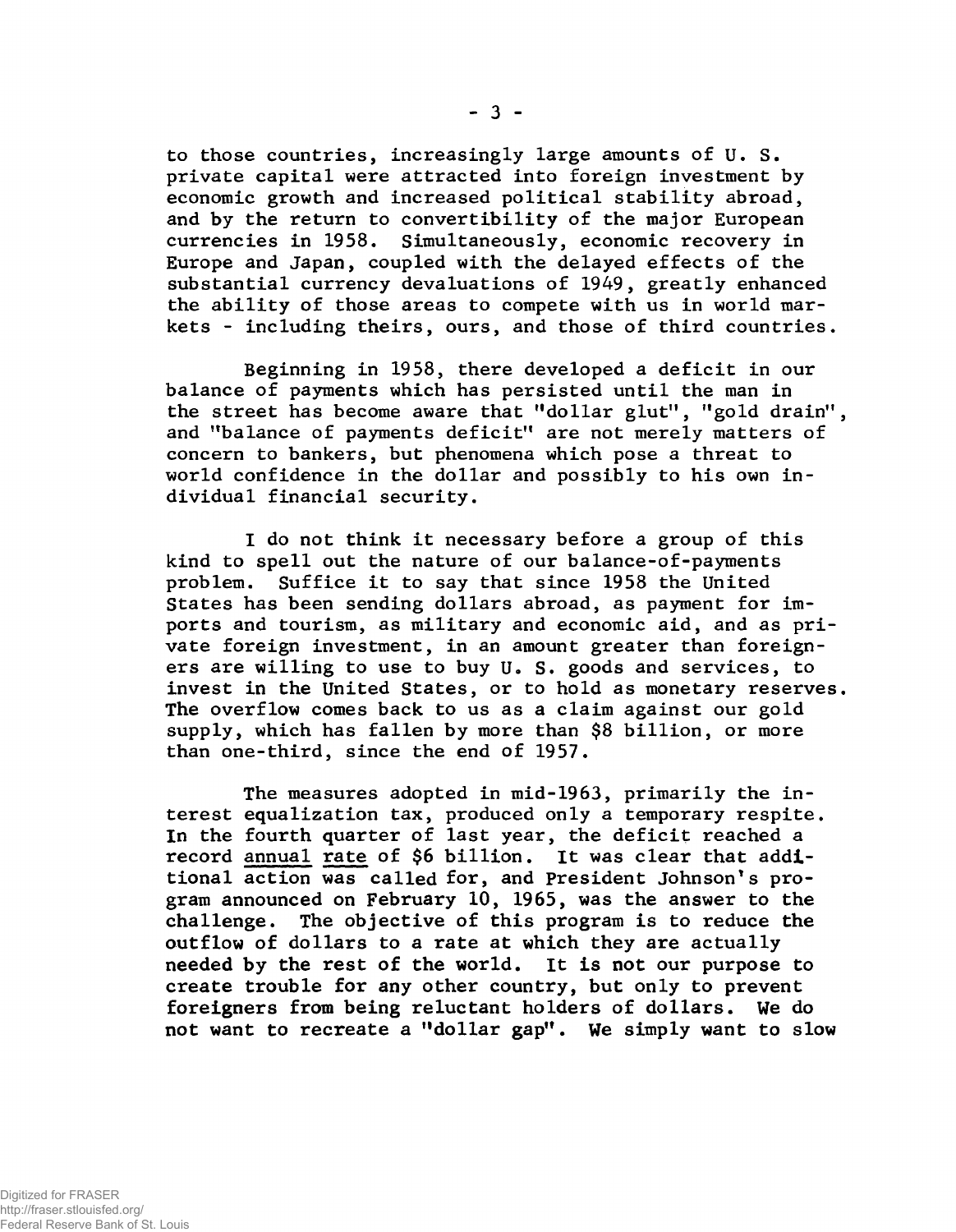**down the outflow in order to maintain the confidence of the world in the strength of our currency - which is vital to the continued performance of our role of world leadership.**

**The direction that our effort should take was clear from the statistics. While our favorable balance on goods and services rose in 1964, the outflow of private capital rose even more. The total net outflow of private capital in 1964 was over \$6 billion, or twice the amount of the total payments deficit. Of this amount, one-third represented foreign lending by U. S. banks. The annual rate of such lending reached \$4 billion in the four months ended with January 1965.**

**This unprecedented outflow of capital was generated, at least in part, by an apprehension on the part of American corporations and their overseas subsidiaries that interest rates here might rise substantially, or that direct controls on capital outflows might be instituted. I am not criticizing such corporations, or the banks which met the loan demand, but merely noting that the resulting surge was one of the factors we had to consider in our search for a solution to the problem.**

**The voluntary program was chosen over other alternatives for several reasons. First was the fact that our citizens were aware of the seriousness of the situation and willing to cooperate, even if cooperation impinged upon their profits and upon their personal wishes and plans. Secondly, direct economic controls were rejected as being insufficiently flexible, as likely to have longer lasting adverse effects on our economic system, and as being - to a greater degree - inconsistent with our policy of freedom of movement in international trade and finance. Restrictive monetary policy, an alternative action urged upon us by many of our foreign friends, was rejected for reasons which I will outline in a few moments.**

**I want to emphasize, without unduly disregarding Shakespeare's warning against protesting too much, that the President's program is a voluntary one. Its effectiveness depends entirely upon the voluntary actions of private**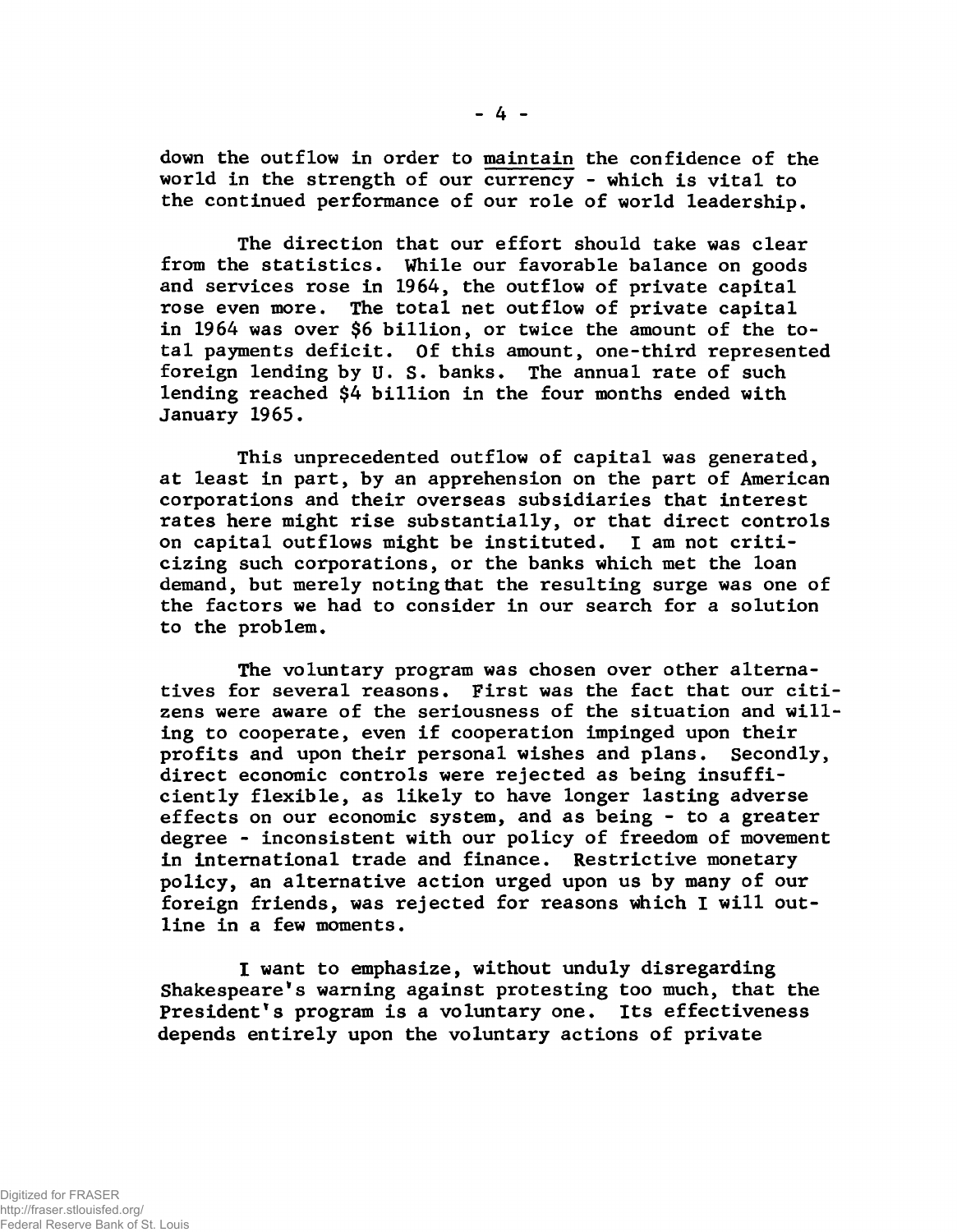**individuals and institutions. We in government have simply designed guidelines to aid institutions in coordinating their efforts effectively to achieve the goals which all of us recognize to be essential. Without such guidelines, they might be working at cross-purposes, and inequities might develop which would impair our competitive free-enterprise system. Even with guidelines, it is impossible to provide for absolute equity among all banks and financial institutions - but our efforts have been directed toward that goal.**

**Those who complain about "government by guideline" must realize that there are situations in which common action must be taken, and in which the consensus necessary for a success of such action must be realized more speedily than could be done by leaving the matter purely to individual decisions. Obviously, no bank could possibly be expected to restrain its foreign lending if it did not know that its competitors would do the same. Since in this country financial institutions have - praise be! - neither compulsory nor voluntary cartel organizations, the government was the only agency that could draft the needed guidelines.**

**The basic objectives of that part of the President's program assigned to the Federal Reserve System are, I hope, fairly well known. We aim to reduce the expansion of bank credit from a rate of over \$2 billion a year, which it attained in 1964, to something in the neighborhood of \$500 million in 1965. To achieve comparable results in the area of nonbank financial institutions, we asked them to reduce, in an orderly manner, their holdings of liquid funds abroad to the December 31, 1963 level, to refrain from increasing their holdings of short- and medium-term investments by more than 5 per cent during 1965, and to exercise considerable restraint in increasing their long-term investments.**

**Barely three months have passed since the guidelines were distributed and we have data on actual transactions only for March and April, and that only for banks. It is already clear, however, that there has been a sharp reduction in the rate of expansion of bank credit; from over \$2 billion in 1964, and about \$400 million in just the first**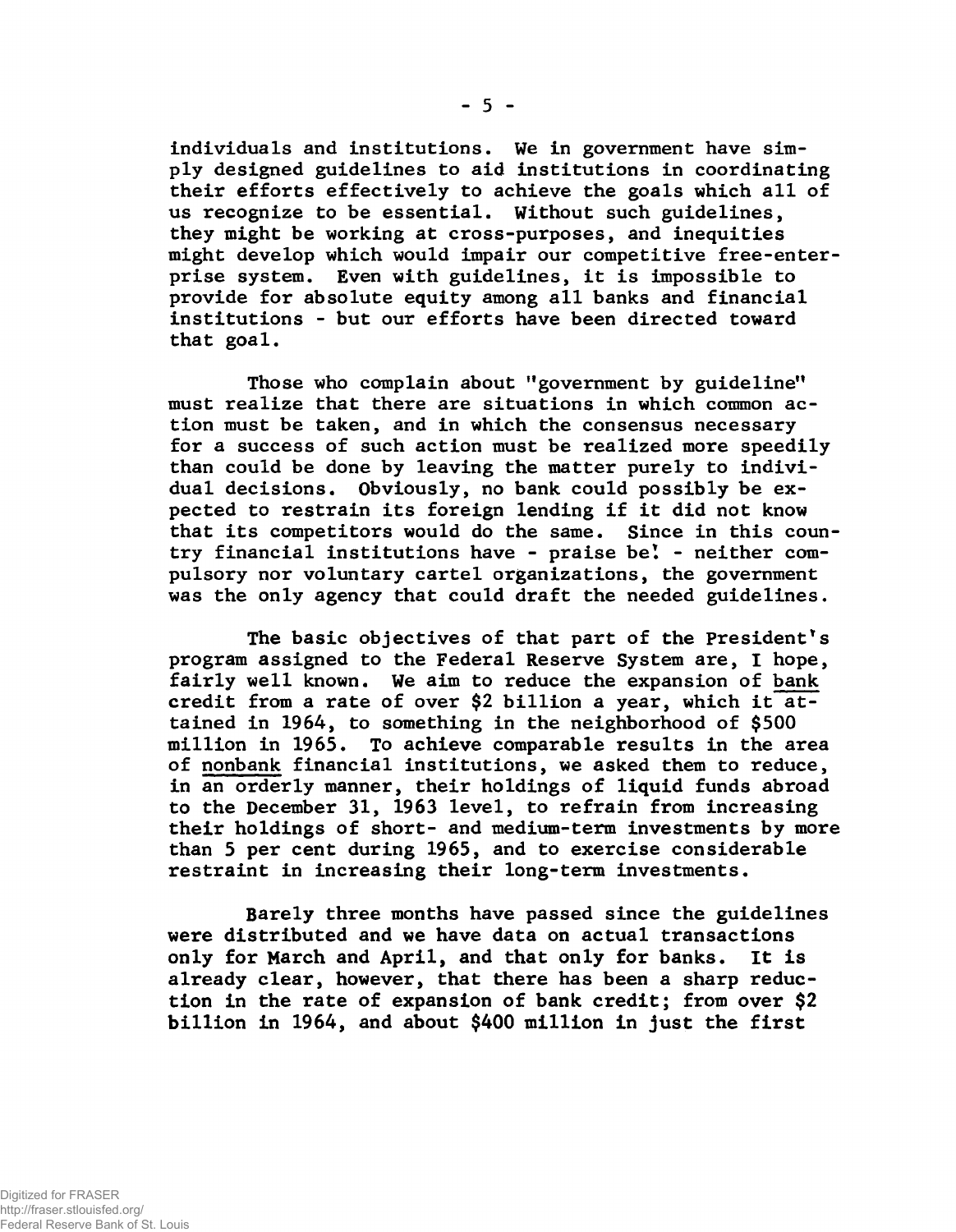**two months of 1965, the flow was reduced to \$40 million in March and converted into a reflux of \$140 million in April. We do not yet have specific data (but soon will) on capital flows through the nonbank financial institutions this year (their foreign credits increased 9.4 per cent in 1964, from over \$8 billion to over \$9 billion^ but the information we do have leads us to believe that they, too, are cooperating wholeheartedly with the program.**

**We are keeping in close touch with all these financial institutions. Regular reports and hundreds of faceto-face meetings with top management give us every reason to believe that the guidelines are being followed, and that the program will be effective in achieving a substantial reduction in the rate of capital outflow while providing adequate financing not only for U. S. exports but also for the needs of the less developed countries of the world.**

**The reaction of the financial community to the program has been an encouraging example of the way in which American institutions can place the national welfare above their own short-run economic interests. It is true that financial institutions recognize that their welfare is inextricably entwined with the preservation of a sound dollar and an effective international monetary system. Nevertheless, their willingness to cooperate and to refrain from taking competitive advantage of the situation exhibits an admirable sense of public responsibility.**

**This performance becomes all the more remarkable when one remembers that bankers understandingly hold differing views concerning various facets of the program - they do not all see eye-to-eye with me concerning the appropriateness of each of the guidelines. It is even more remarkable in view of the probability that many junior officers of these institutions will, in the nature of things, be concerned chiefly with volume of business and earnings achievements. It is difficult for these younger executives to place the national economic interest above the drive of personal accomplishment and personal advancement - and I am not sure we would want it to be otherwise. Nevertheless, this situation imposes on the men who head their institutions the heavy burden**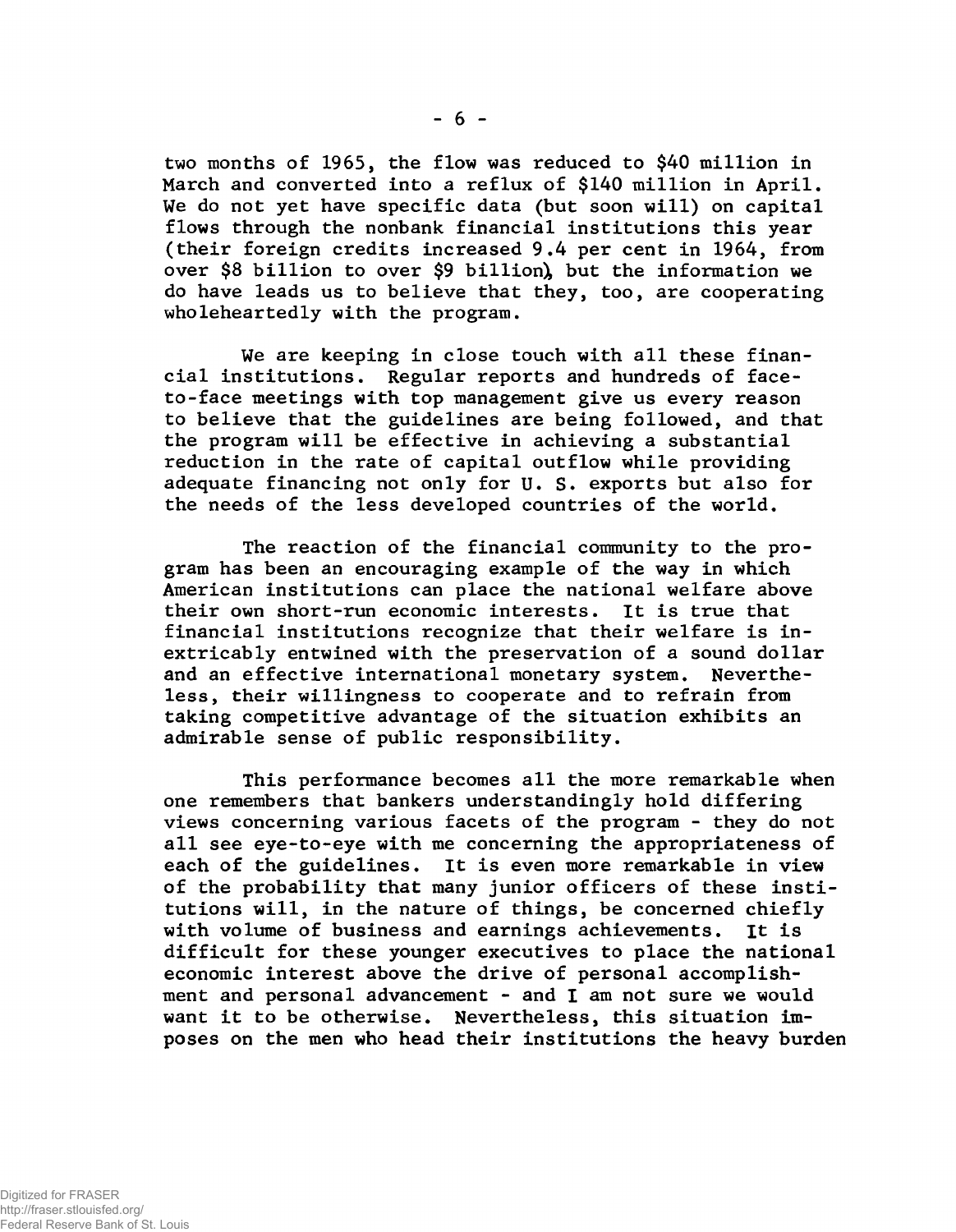**of making this program work by a skillful combination of inspiration, discipline, and education - and they must do all this without permanently dampening the drive and enthusiasm of the rising men of their organizations.**

**The reaction abroad has been especially interesting to me. Publicly we were applauded for moving forthrightly to solve the problem. Privately, skepticism was expressed that a voluntary program could have any appreciable effect. This attitude of skepticism has since undergone considerable revision, in view of the demonstrated effectiveness of the program and the concomitant reduction of excess supplies of dollars abroad.**

**A program of this nature is bound to come in for some criticism and comment. Without undertaking a complete defense against every charge that has been leveled against it, I should like to clear the air a little by commenting on those most frequently made.**

**1. Some bankers complain that under the Commerce Department program direct investment abroad by nonfinancial corporations is being encouraged, while foreign lending is discouraged by the Federal Reserve program. This must be a misunderstanding, for surely no one in government expects the banks to shoulder the entire burden of eliminating the payments deficit. Obviously, over the long run, direct investments abroad are desirable, from many points of view including the balance of payments. But so are bank loans; as a matter of fact, they are even more desirable in some respects because the returns are often surer and quicker than the returns on other investments. The situation simply is one that requires both kinds of dollar outflows to be temporarily curtailed - not eliminated, just curtailed.**

**2. A closely related criticism results from the fact that the guidelines for nonbank financial institutions exempt foreign credits with original maturities over five years. Some banks feel that this has given the nonbank institutions an unfair competitive advantage. As to that, I can only say that the guidelines for the nonbank institutions were labeled "tentative'\* because we in the Federal Reserve knew less about**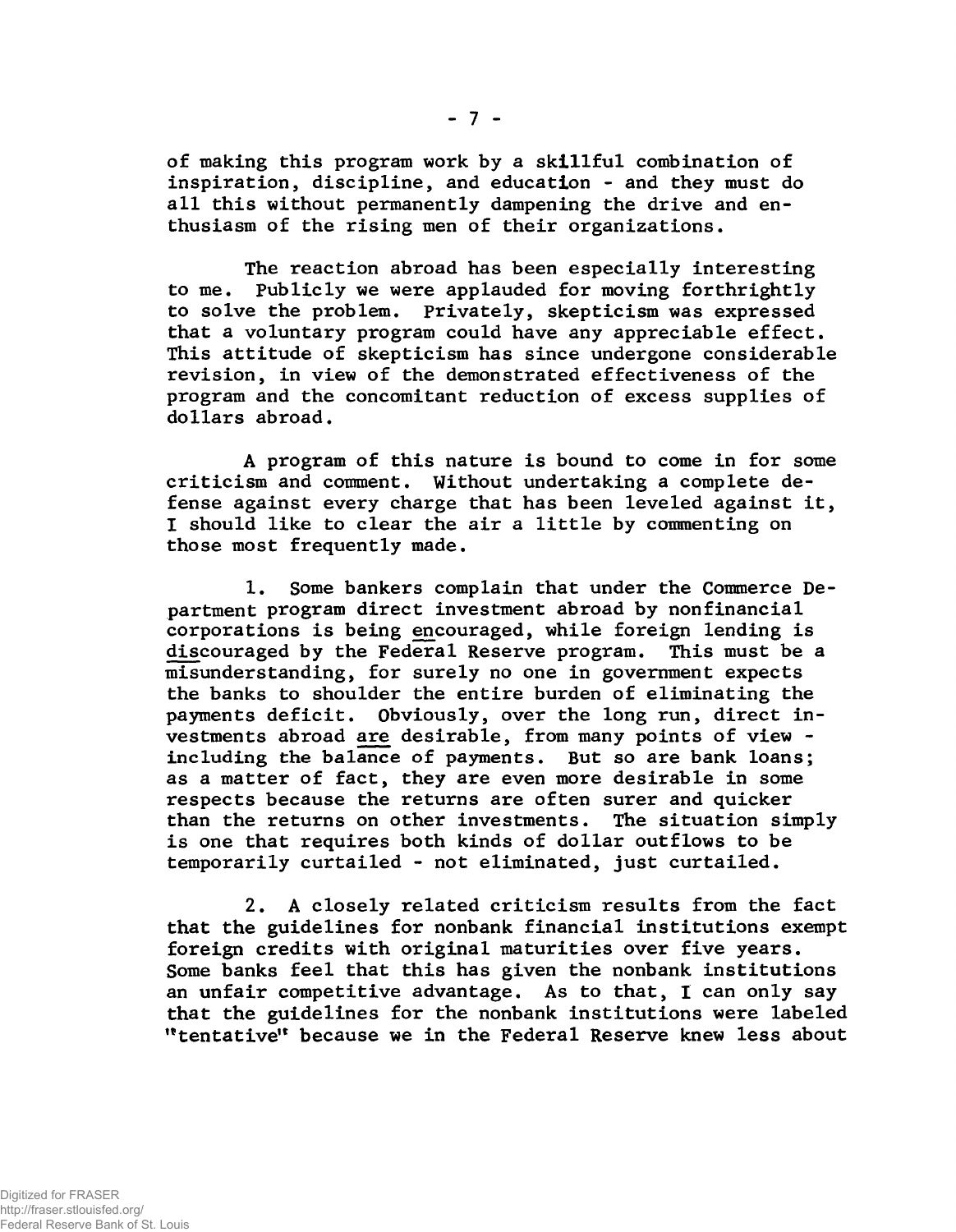**the operations of those institutions than we did about banks. After seeking the advice and counsel of representatives of the Institutions affected, we are now in the process of revising those guidelines to make them more specific and more consistent with the bank guidelines. Hence I hope this criticism will soon lose whatever validity it may now have.**

**3. Perhaps the most serious charge leveled against the voluntary program is that it inhibits U. S. exports. This concerns us, since it would do no good if we reduced the deficit on capital account only by reducing, at the same time and in the same amount, the surplus on current transactions.**

**We are told, moreover, that loans to finance exports cannot harm the balance of payments since, to use a phrase we often hear, "the money never leaves the country" - the capital outflow is offset by the payment which the foreigner makes to the exporter, with no net effect on the overall balance.**

**Those who offer this argument are saying implicitly that every export transaction financed by credit from U. S. banks depends for its consummation on the availability of that credit. In some cases this may indeed be so. But, clearly, every foreign purchaser of U. S. goods has essentially three basic alternatives: he can pay cash for the goods from his own funds; he can borrow from his own bank or obtain credit from some other source outside the United States; or he can obtain credit in the United States. Since credit is usually cheaper and more readily available here, he will ordinarily prefer to use United States credit if possible. However, his failure to obtain credit here does not necessarily signify that the exporter will lose the sale. And if the exporter would not lose the sale, it is clear that the credit (if granted by a U. S. bank) would be a net drain on the balance of payments - even if the money never left the country. It would be completely impossible, in my opinion, to establish operational criteria that could distinguish accurately between U. S. bank loans that would be essential to an export sale and those which would finance exports that would be made even in the absence of the loans.**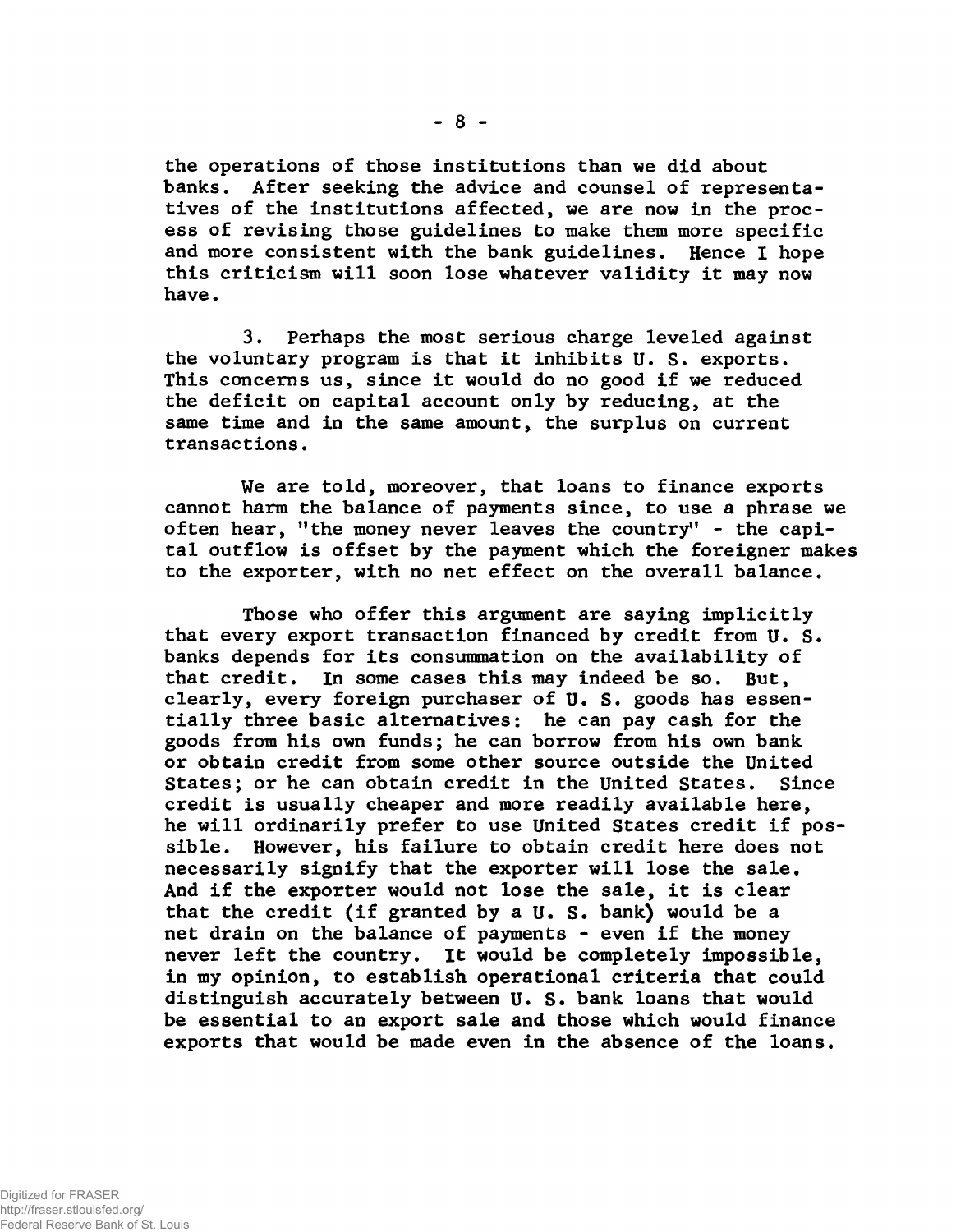**For this reason, we have included all types of bank loans in our target. However, if banks give export credits absolute priority, as the guidelines prescribe - and so far we have every reason to believe that they are doing so there will be more than ample bank resources available to provide all the export credit that will be needed. Remember, it is not just the 5 per cent expansion that is available to finance additional exports; repayments on outstanding loans, together with the 5 per cent expansion, will put banks in a position to extend a minimum of \$7 billion in new credits to foreigners during 1965. Surely within this large amount there can be no lack of bank credit to finance any foreseeable expansion of exports.**

**If U. S. banks were free to make export credits without limit, foreigners would naturally couch all of their appeals for funds in terms of export credits. The result would be that any overall dollar target that excluded export credits would be meaningless.**

**Consequently, in the absence of a better case than has been made thus far - one clearly establishing that exports are being lost for lack of financing attributable to this program - I regret to suggest that those who are advocating the exemption of export credits are doomed to disappointment. The risk to the success of the program is too great to permit it.**

**4. This may be the appropriate place to refer to the one and only exemption that has been given under the guidelines - the exemption for loans guaranteed, insured, or otherwise participated in by the Export-Import Bank. This exemption was not granted because it was considered that such loans had an effect on the U. S. balance of payments different from any other export credits. Rather, it was decided that the Export-Import Bank, as a government agency, should have sufficient flexibility to carry out its program effectively. But this does not mean that we will view with equanimity a rapid rise in such exempted credits which would indicate that credits had been placed under the umbrella of the Export-Import Bank for the purpose of getting them outside the voluntary program and freeing a bank's funds for**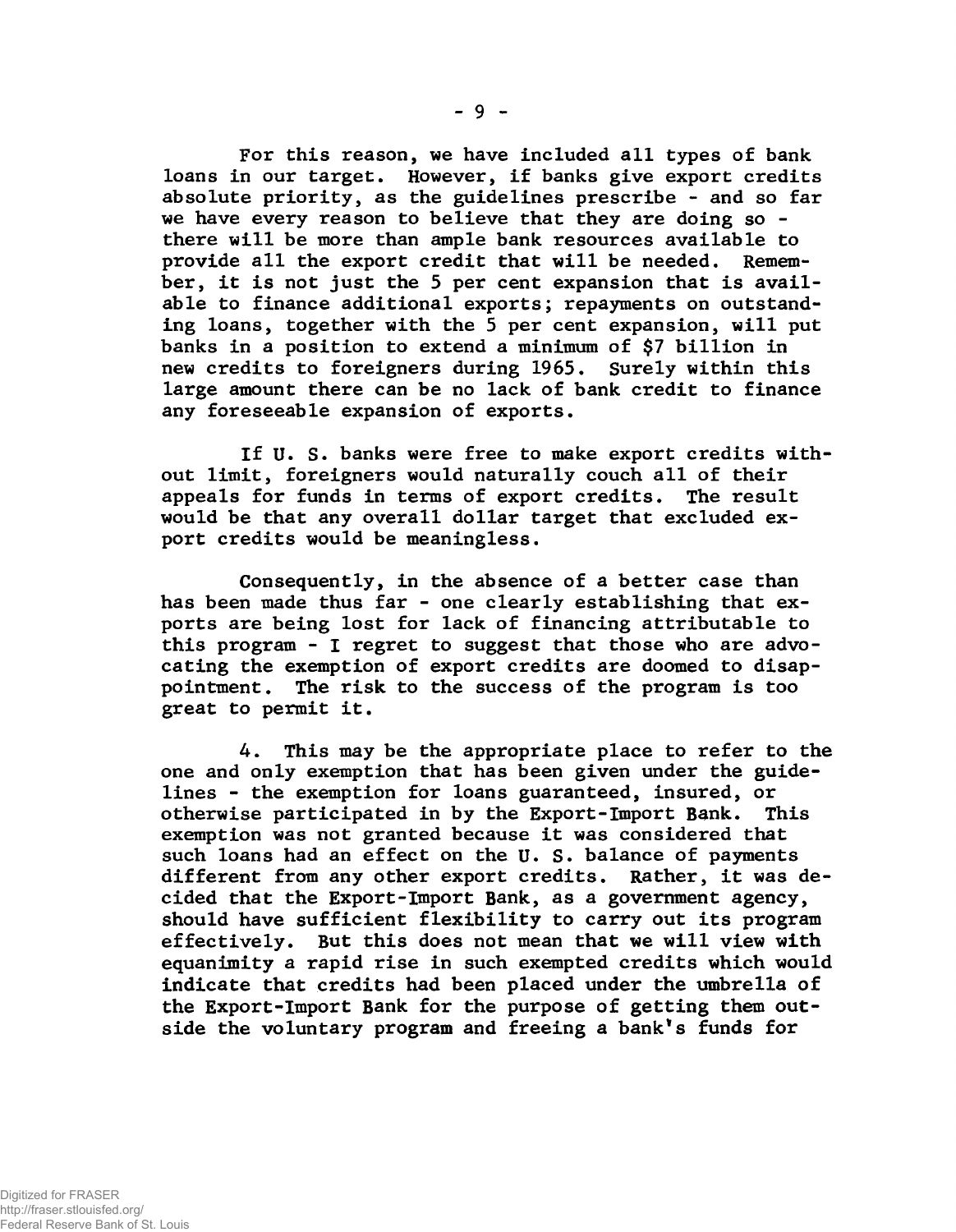**non-export credits. We have an understanding with the Export-Import Bank on this point. Both of us are determined to see that the exemption is not used in such a way as to undermine the program.**

**5. We have also been told that our 105 per cent ceiling has unduly restricted credits to the less developed countries. As you know, banks have been asked to give high priority to such credits, and our information indicates that they are doing so. For instance, commitments by banks since February 10 to make long-term loans to foreigners have amounted to \$280 million, of which \$220 million, or 80 per cent, was to less developed countries. Total commitments to less developed countries during the first four months of this year amount to \$470 million, which may be compared with \$970 million in the full year of 1964, when less developed countries accounted for only 40 per cent of the total.**

**This is not to say that even some high priority credits will not be denied by some institutions because of the program. While the banking system as a whole is under the 105 per cent target, some individual banks are still above it, and they may feel obliged to limit or delay new commitments until they can get back under their ceiling. However, failure to get a loan from an accustomed source does not prove that credit is not available; it may mean merely that some new source of credit must be sought. In this connection I suggest the likelihood that we may have passed the point of tightest pinch on priority loans. Up to now advances under the huge volume of commitments made prior to February 10 have caused some banks to be reluctant to accommodate demands for new credits - even those with high priority. This situation should soon begin to ease.**

**6. It is frequently asserted that while the government is asking American concerns and financial institutions to curb the flow of private capital abroad, the government itself is not doing its share to correct the balance of payments problem. As to this, let me assert that, from my point of view, it is essential that action be taken in the public sector - as clearly stated in the President's message of February 10 - to contribute in every way possible to the solution of this problem.**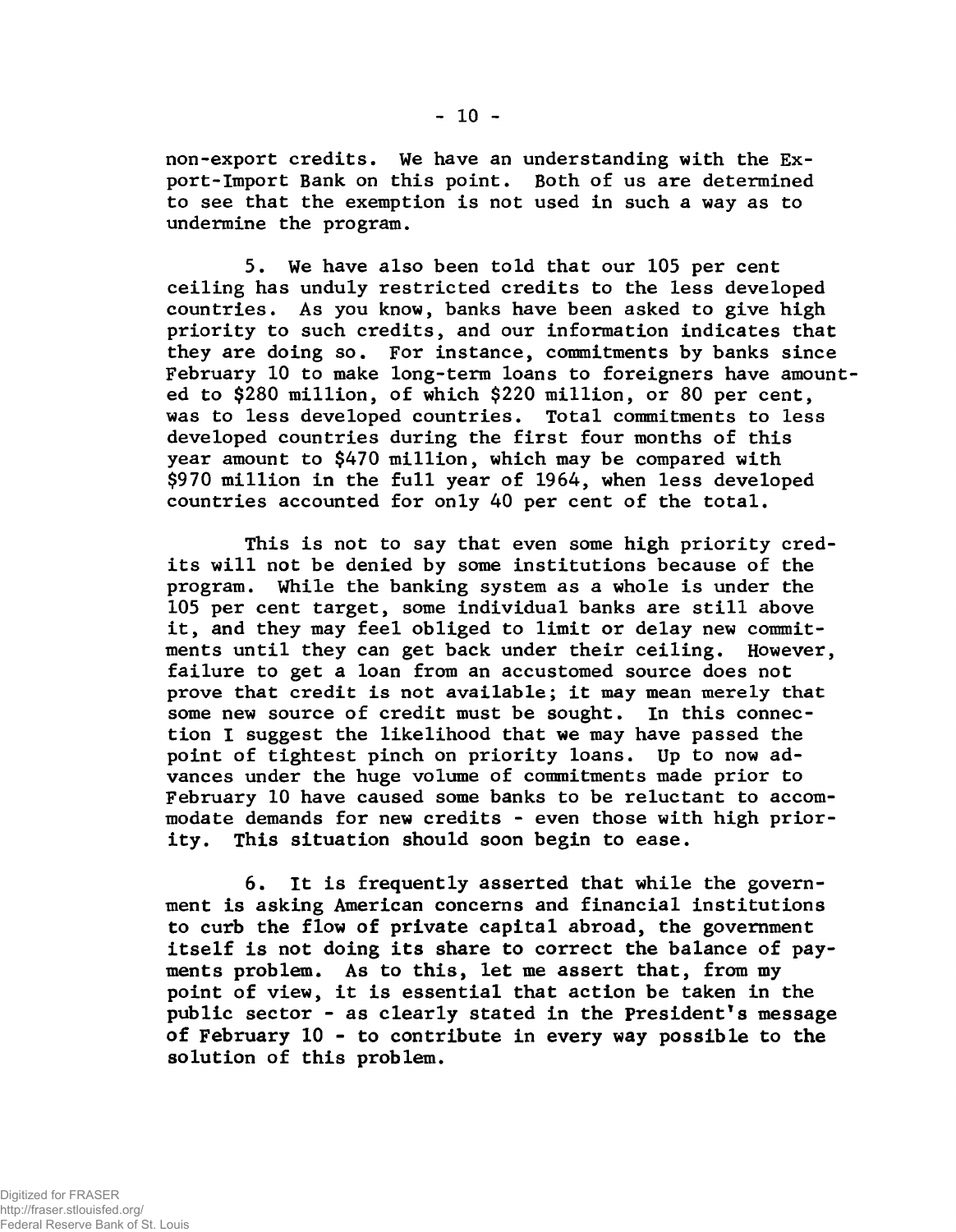**7. One further point deserves mention simply because it is frequently advanced by some bankers, both here and abroad. They contend that monetary policy should be used to solve the problem through the traditional measure of tighter credit and higher interest rates. This alternative has been considered. I personally think it is not an appropriate method for dealing with the problem. Let me tell you why.**

**Our balance of payments is not suffering from the "traditional" ailments for which tighter money has come to be regarded as the "traditional" solution. We are not suffering from domestic inflation, with a resulting excess of imports over exports and accompanied by a flight from the currency. On the contrary, we have a large and growing surplus on current account.**

**The problem is that our export surplus, large as it has become, has still not been large enough to cover the extraordinary amount of public and private investment funds that we have been providing to the rest of the world in recent years. The public investment portion of these capital outflows has been a part of our country's overall international policy in these postwar years, and ought to be judged accordingly. The private capital outflow has been primarily in response to two sets of market forces: the high level of saving in our relatively affluent society, on the one hand; and the upsurge of attractive investment opportunities, especially in Western Europe's rapidly growing economies, compared with a rather low-growth, high-unemployment United States performance in the late 1950's and early I960's. In this environment, imposition of a deflationary tight money policy in this country would have, in time, made domestic investment opportunities still less attractive and eventually added to the excess of savings seeking investment elsewhere.**

**Moreover, if we were to resort to restrictive credit policies in the United States, with the view of raising our interest rate levels to a point comparable with those prevailing abroad - (and, by the way, it could only be done here by reducing the total availability of money and credit) the probable result would be a ratcheting increase in interest**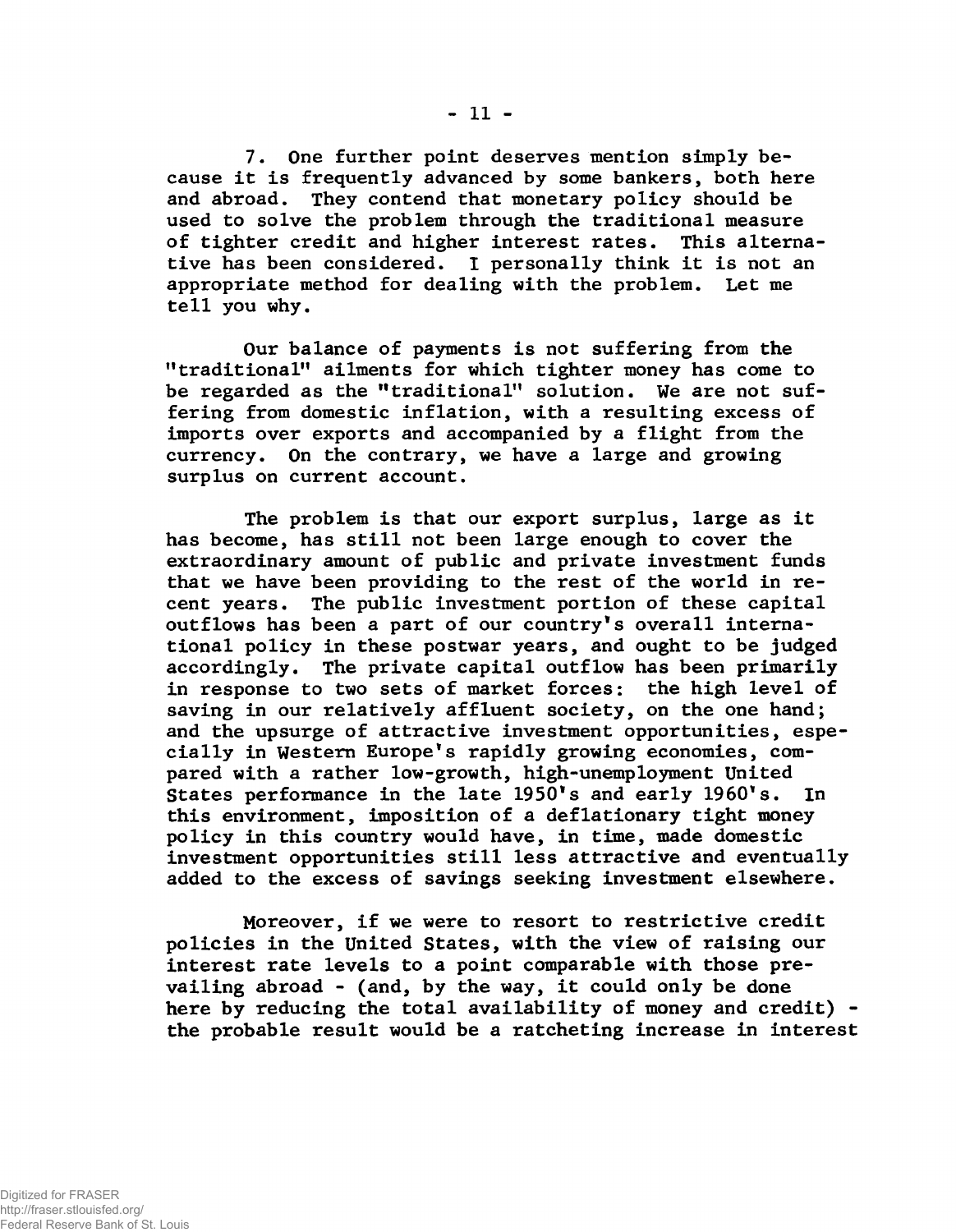**rates elsewhere, with little narrowing of the differential an outcome that would please no one and would simply impede economic progress throughout the free world.**

**Hence tight money does not stand the test of careful examination, either as a temporary or permanent remedy for our balance of payments deficit at this juncture. Furthermore, tight money is not now an appropriate prescription for our domestic economic problems, given the current slackening in the rate of business expansion and our sizeable remaining margins of unutilized resources - both human and material. Consequently, I would not favor higher interest rates here unless and until it seemed likely that higher rates would either be needed to contain or curb inflation at home or would significantly improve the balance of payments without jeopardizing our domestic economy - which, of course, is the real source of our strength.**

**In conclusion, let me say that the preliminary information we have received, both from statistical data and from our continuing conversations with the managers of financial institutions across the country, both bank and nonbank, leads us to believe that our part of the program is operating satisfactorily. However, the success of one part of the program does not mean the success of the whole. If price and wage increases should diminish our ability to compete in world markets and thus cause our export surplus to drop sharply, if corporate investments abroad should unduly expand, if unexpected events on the political front should result in increased governmental spending abroad; in spite of all efforts to curtail it, we would still have a problem - a problem calling for more stringent measures. This is not, in any sense, a threat; it is merely a realistic recognition of the fact that we face a problem that must be solved - and solved it will be.**

**We must not lose sight of the fact that a program such as this one, which does not rely basically on the operation of free market forces and the price mechanism, can only be considered as a holding action. Consequently, we must continue, in both the government and the private sector, to seek for and to follow policies which will achieve the basic adjustments necessary to bring our international payments and receipts into approximate balance. When that has been done**